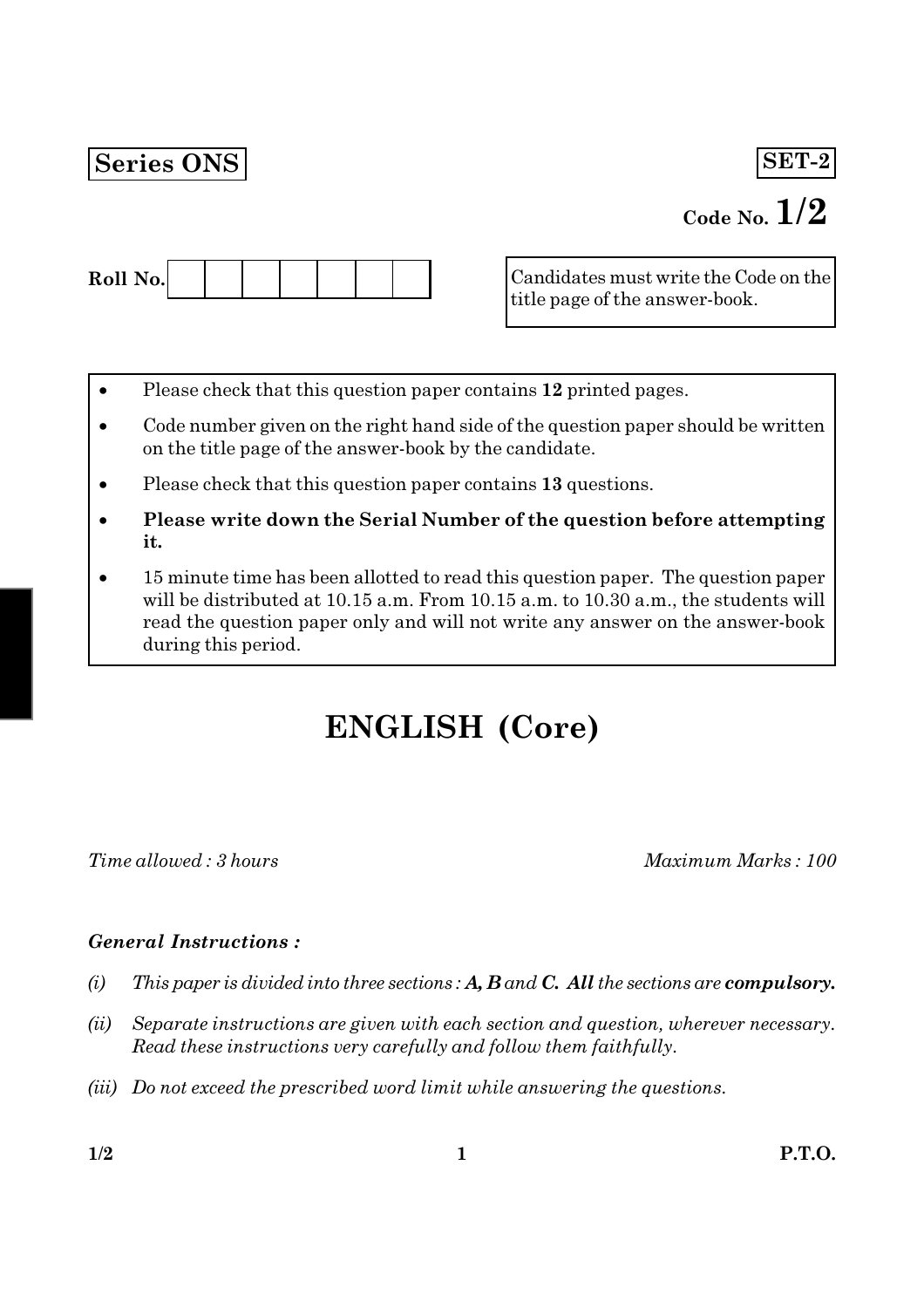## **SECTION - A** (READING)  $(Marks:30)$

#### 1. Read the passage given below:

- 1. Maharana Pratap ruled over Mewar only for 25 years. However, he accomplished so much grandeur during his reign that his glory surpassed the boundaries of countries and time turning him into an immortal personality. He along with his kingdom became a synonym for valour. sacrifice and patriotism. Mewar had been a leading Rajput kingdom even before Maharana Pratap occupied the throne. Kings of Mewar, with the cooperation of their nobles and subjects, had established such traditions in the kingdom, as augmented their magnificence despite the hurdles of having a smaller area under their command and less population. There did come a few thorny occasions when the flag of the kingdom seemed sliding down. Their flag once again heaved high in the sky thanks to the gallantry and brilliance of the people of Mewar.
- $2.$ The destiny of Mewar was good in the sense that barring a few kings, most of the rulers were competent and patriotic. This glorious tradition of the kingdom almost continued for 1500 years since its establishment, right from the reign of Bappa Rawal. In fact only 60 years before Maharana Pratap, Rana Sanga drove the kingdom to the pinnacle of fame. His reputation went beyond Rajasthan and reached Delhi. Two generations before him, Rana Kumbha had given a new stature to the kingdom through victories and developmental work. During his reign, literature and art also progressed extraordinarily. Rana himself was inclined towards writing and his works are read with reverence even today. The ambience of his kingdom was conducive to the creation of high quality work of art and literature. These accomplishments were the outcome of a longstanding tradition sustained by several generations.
- 3. The life of the people of Mewar must have been peaceful and prosperous during the long span of time; otherwise such extraordinary accomplishment in these fields would not have been possible. This is reflected in their art and literature as well as their loving nature. They compensate for lack of admirable physique by their firm but pleasant nature. The ambience of Mewar remains lovely thanks to the cheerful and liberal character of its people.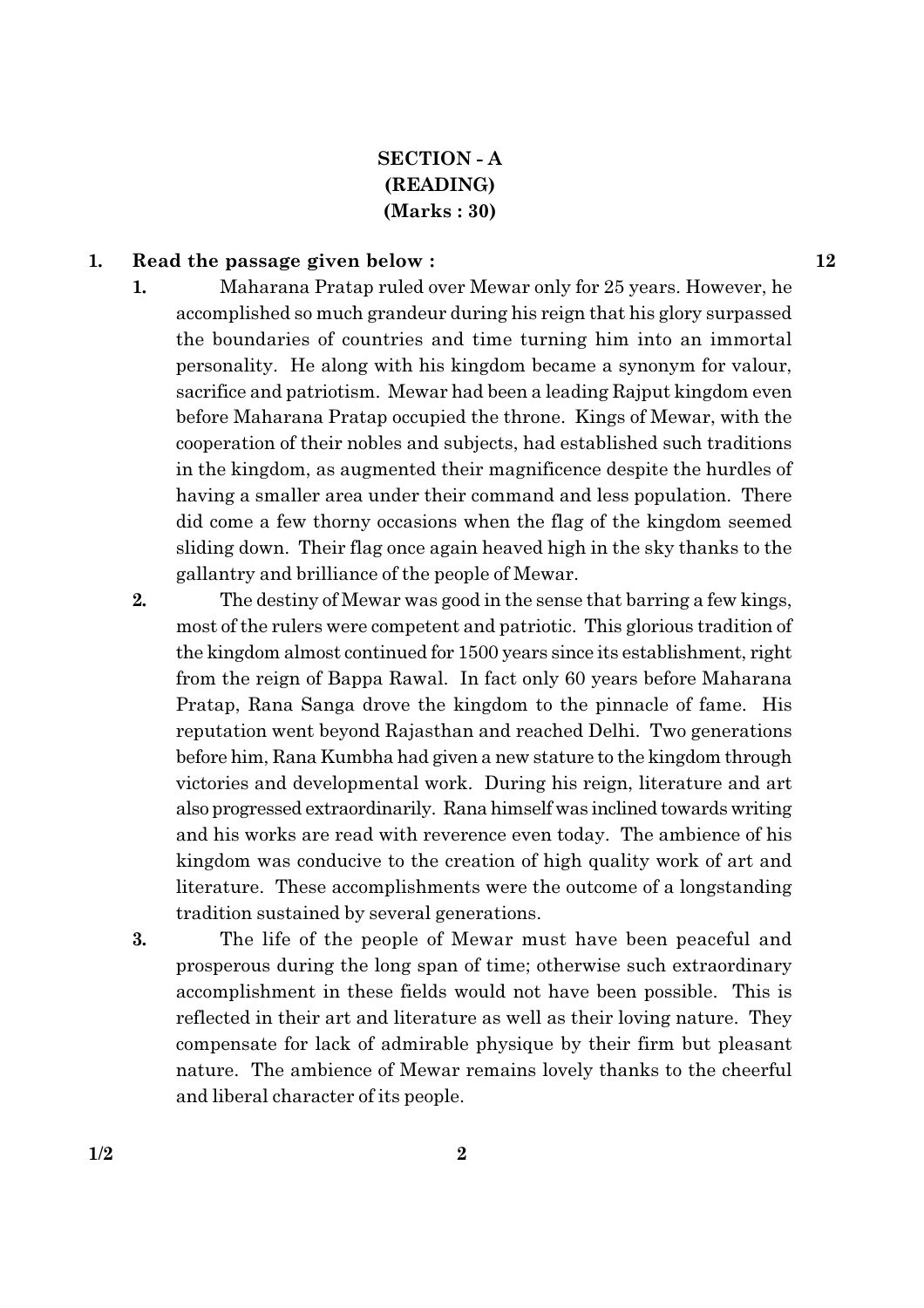- $\boldsymbol{4}$ . One may observe astonishing pieces of workmanship not only in the forts and palaces of Mewar but also in public utility buildings. Ruins of many structures which are still standing tall in their grandeur are testimony to the fact that Mewar was not only the land of the brave but also a seat of art and culture. Amidst aggression and bloodshed, literature and art flourished and creative pursuits of literature and artists did not suffer. Imagine, how glorious the period must have been when the Vijaya Stambha which is the sample of our great ancient architecture even today, was constructed. In the same fort, Kirti Stambha is standing high, reflecting how liberal the then administration was which allowed people from other communities and kingdoms to come and carry out construction work. It is useless to indulge in the debate whether the Vijay Stambha was constructed first or the Kirti Stambha. The fact is that both the capitals are standing side by side and reveal the proximity between the king and the subjects of Mewar.
- 5. The cycle of time does not remain the same. Whereas the reign of Rana Sanga was crucial in raising the kingdom to the acme of glory, it also proved to be his nemesis. History took a turn. The fortune of Mewar - the land of the brave, started waning. Rana tried to save the day with his acumen which was running against the stream and the glorious traditions for sometime.

On the basis of your understanding of the above passage answer each of the questions given below with the help of the options that  $1x4=4$ follow:

- $(a)$ Maharana Pratap became immortal because:
	- $(i)$ he ruled Mewar for 25 years
	- $(ii)$ he added a lot of grandeur to Mewar
	- (iii) of his valour, sacrifice and patriotism
	- $(iv)$  both  $(ii)$  and  $(iii)$
- (b) Difficulties in the way of Mewar were:
	- lack of cooperation of the nobility  $(i)$
	- ancient traditions of the kingdom  $(ii)$
	- (iii) its small area and small population
	- (iv) the poverty of the subjects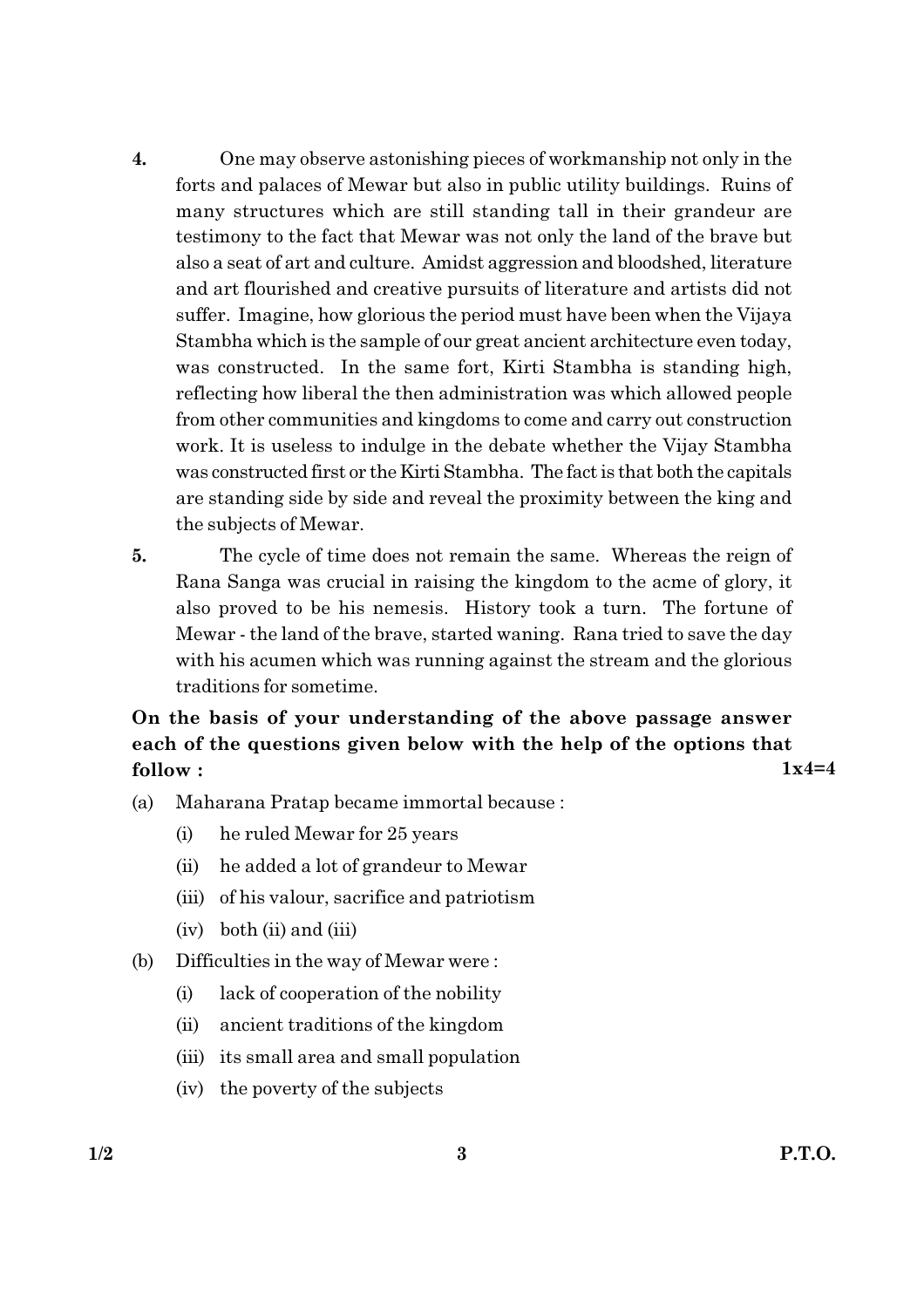- $\left( \mathrm{c}\right)$ During thorny occasions :
	- $(i)$ the flag of Mewar seemed to be lowered
	- $(ii)$ the flag of Mewar was hoisted high
	- (iii) the people of Mewar showed gallantry
	- (iv) most of the rulers heaved a sigh of relief
- Mewar was lucky because:  $(d)$ 
	- all of its rulers were competent  $(i)$
	- $(ii)$ most of its people were competent
	- (iii) most of its rulers were competent
	- (iv) only a few of its people were incompetent

#### Answer the following questions briefly:

 $1x6=6$ 

- Who is the earliest King of Mewar mentioned in the passage? (e)
- What was Rana Kumbha's contribution to the glory of Mewar?  $(f)$
- What does the writer find worth admiration in the people of Mewar?  $(g)$
- $(h)$ How could art and literature flourish in Mewar?
- $(i)$ How did the rulers show that they cared for their subjects?
- What does the erection of Vijaya Stambha and Kirti Stambha in the same  $(i)$ fort signify?
- $(k)$ Find words from the passage which mean the same as each of the following:  $1x2=2$ 
	- surprising (para 4)  $(i)$
	- (ii) evidence (para 4)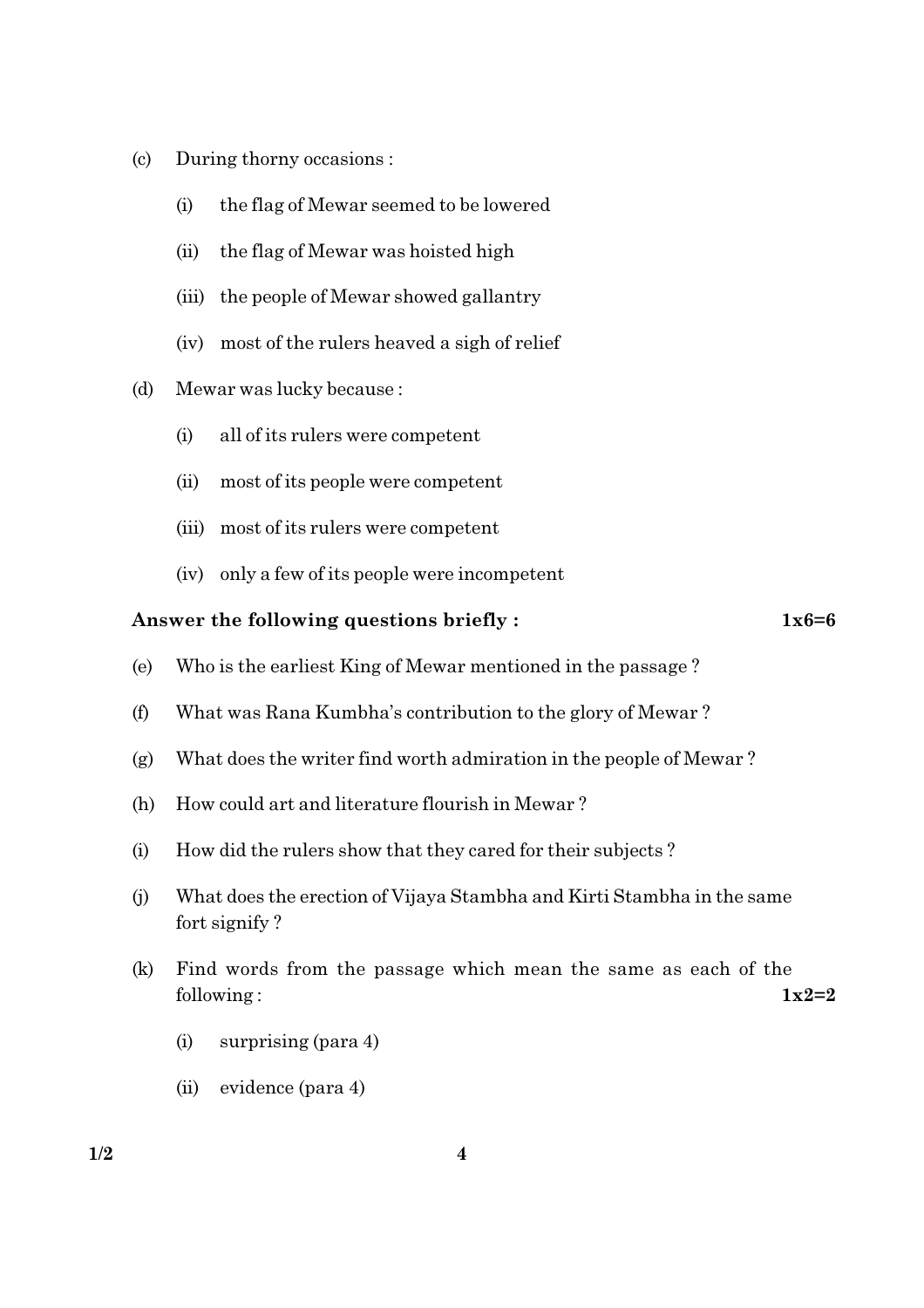#### $2.$ Read the passage given below:

- 1. To ensure its perpetuity, the ground is well held by the panther both in *space* and in *time*. It enjoys a much wider distribution over the globe than its bigger cousins, and procreates sufficiently profusely to ensure its continuity for all time to come.
- $2.$ There seems to be no particular breeding season of the panther, although its sawing and caterwauling is more frequently heard during winter and summer. The gestation period is about ninety to hundred days (Whipsnade, ninety-two days). The litter normally consists of four cubs, rarely five. Of these, generally two survive and not more than one reaches maturity. I have never come across more than two cubs at the heels of the mother. Likewise, graziers in the forest have generally found only two cubs hidden away among rocks, hollows of trees, and other impossible places.
- 3. Panther cubs are generally in evidence in March. They are born blind. This is a provision of Nature against their drifting away from the place of safety in which they are lodged by their mother, and exposing themselves to the danger of their being devoured by hyenas, jackals, and other predators. They generally open their eyes in about three to four weeks.
- $\boldsymbol{4}$ . The mother alone rears its cubs in seclusion. It keeps them out of the reach of the impulsive and impatient male. As a matter of fact the mother separates from the male soon after mating and forgets all about their tumultuous union. The story that the male often looks in to find out how the mother is progressing with her cubs has no foundation except in what we wish it should do at least.
- 5. The mother carries its cubs about by holding them by the scruff of their neck in its mouth. It trains them to stalk, and teaches them how to deliver the bite of death to the prey. The cubs learn to treat all and sundry with suspicion at their mother's heels. Instinctively the cubs seek seclusion, keep to cover and protect their flanks by walking along the edge of the forest.
- I have never had an opportunity to watch mother panther train its 6. cubs. But in Pilibhit forests, I once saw a tigress giving some lessons to its little ones. I was sitting over its kill at Mala. As the sun set, the tigress materialised in the twilight behind my *machan*. For about an hour, it scanned and surveyed the entire area looking and listening with the gravest concern. It even went to the road where my elephant was awaiting my signal. The mahout spotted it from a distance and drove the elephant away.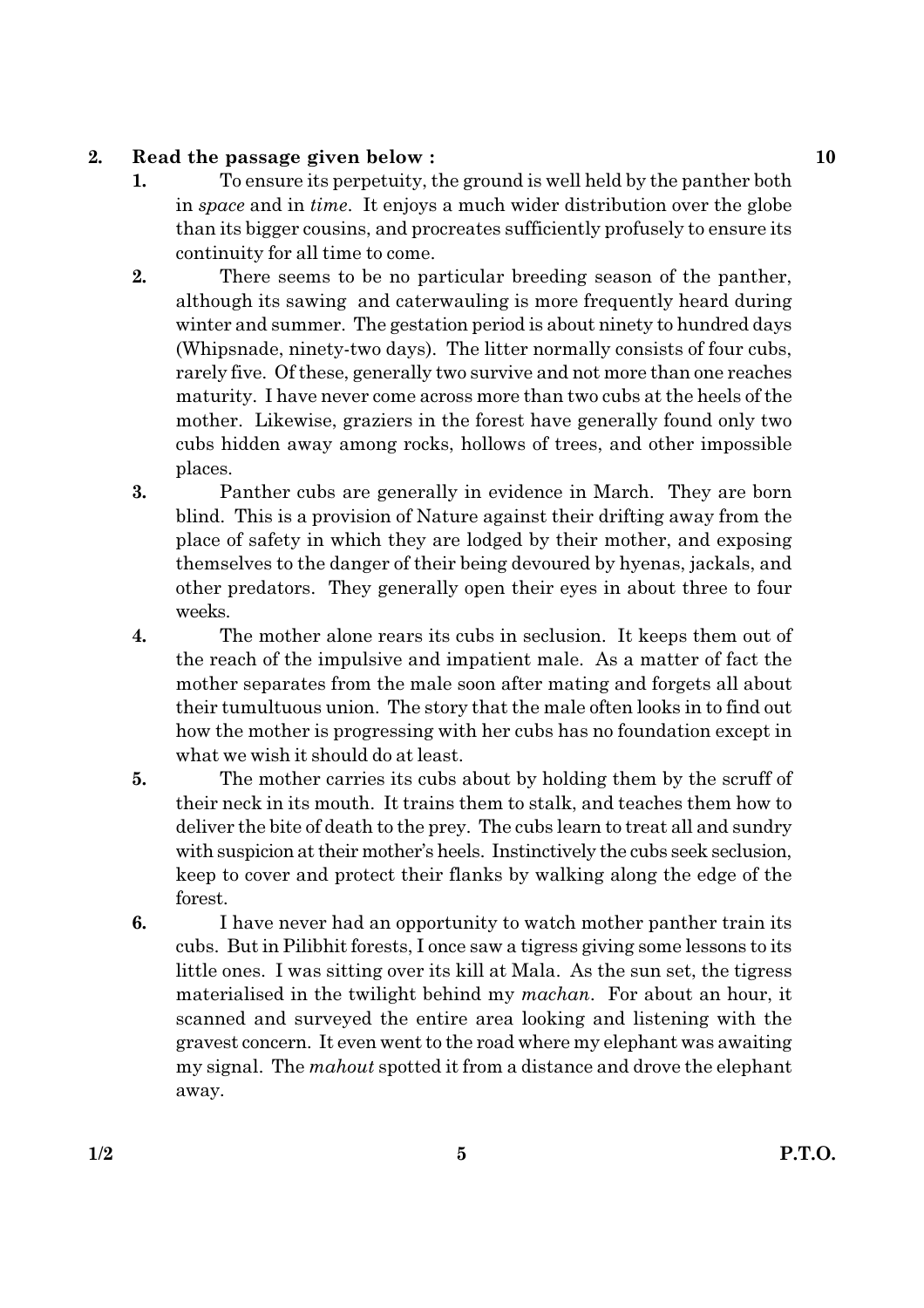- 7. When darkness descended upon the scene and all was well and safe, the tigress called its cubs by emitting a low haa-oon. The cubs, two in number and bigger than a full-grown cat, soon responded. They came trotting up to their mother and hurried straight to the kill in indecent haste. The mother spitted at them so furiously that they doubled back to its heels immediately. Thereafter, the mother and its cubs sat under cover about 50 feet (15 m) away from the kill to watch, wait, look, and listen. After about half an hour's patient and fidgetless vigil the mother seemed to say 'paid for'. At this signal, the cubs cautiously advanced, covering their flanks, towards the kill. No longer did they make a beeline for it, as they had done before.
- 8. The mother sat watching its cubs eat, and mounted guard on them. She did not partake of the meal.

#### On the basis of your understanding of the passage complete the statements given below with the help of options that follow:  $1x2=2$

- To protect its cubs the mother panther hides them : (a)
	- among rocks  $(i)$
	- in the branches of the trees  $(ii)$
	- (iii) behind the tree trunks
	- (iv) at its heels
- $(b)$ The male panther:
	- $(i)$ is protective of its cubs
	- $(ii)$ trains its cubs
	- (iii) watches the progress of the mother
	- (iv) is impulsive and impatient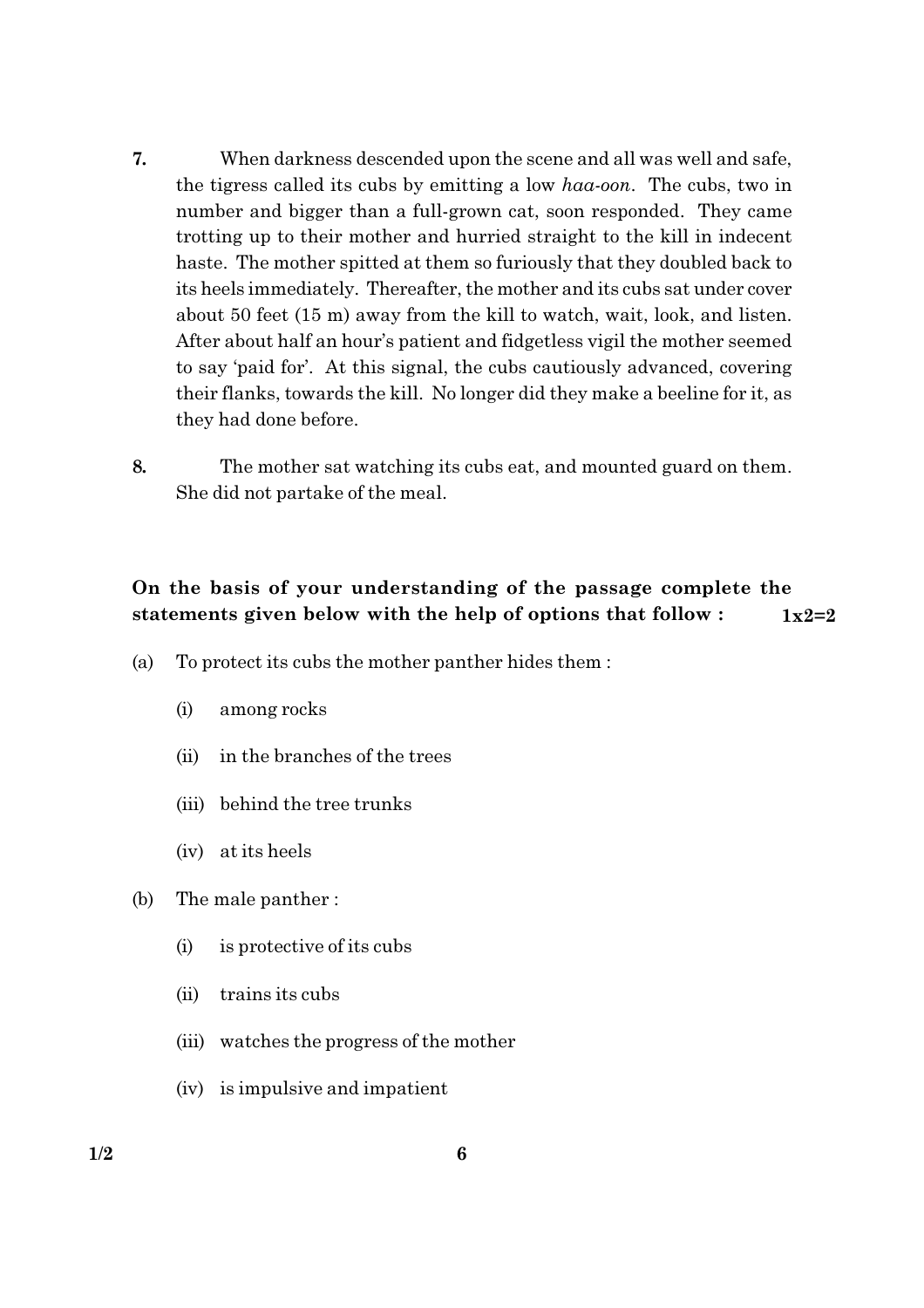#### Answer the following questions briefly:

- $(c)$ How many cubs does the mother panther rarely deliver?
- What may happen if the panther cubs are not born blind? (d)
- Why did the mahaut drive his elephant away?  $(e)$
- Why did the tigress spit at its cubs?  $(f)$
- From the narrator's observation what do we learn about the nature of the  $(g)$ tigress?
- (h) Why does the panther not face the risk of extinction?
- Find words from the passage which mean the same as each of the  $(i)$  $1x2=2$ following:
	- $(i)$ moving aimlessly (para 3)
	- $(ii)$ came down/fell (para 7)

#### 3. Read the passage given below :

People tend to amass possessions, sometimes without being aware of doing so. They can have a delightful surprise when they find something useful which they did not know they owned. Those who never have to change house become indiscriminate collectors of what can only be described as clutter. They leave unwanted objects in drawers, cupboards and attics for years in the belief that they may one day need them. Old people also accumulate belongings for two other reasons, lack of physical and mental energy, and sentiment. Things owned for a long time are full of associations with the past, perhaps with the relatives who are dead, and so they gradually acquire a sentimental value.

Some things are collected deliberately in an attempt to avoid wastage. Among these are string and brown paper, kept by thrifty people when a parcel has been opened. Collecting small items can be a mania. A lady cuts out from newspapers sketches of model clothes that she would like to buy if she had money. As she is not rich, the chances are that she will never be able to afford such purchases. It is a harmless habit, but it litters up her desk.

8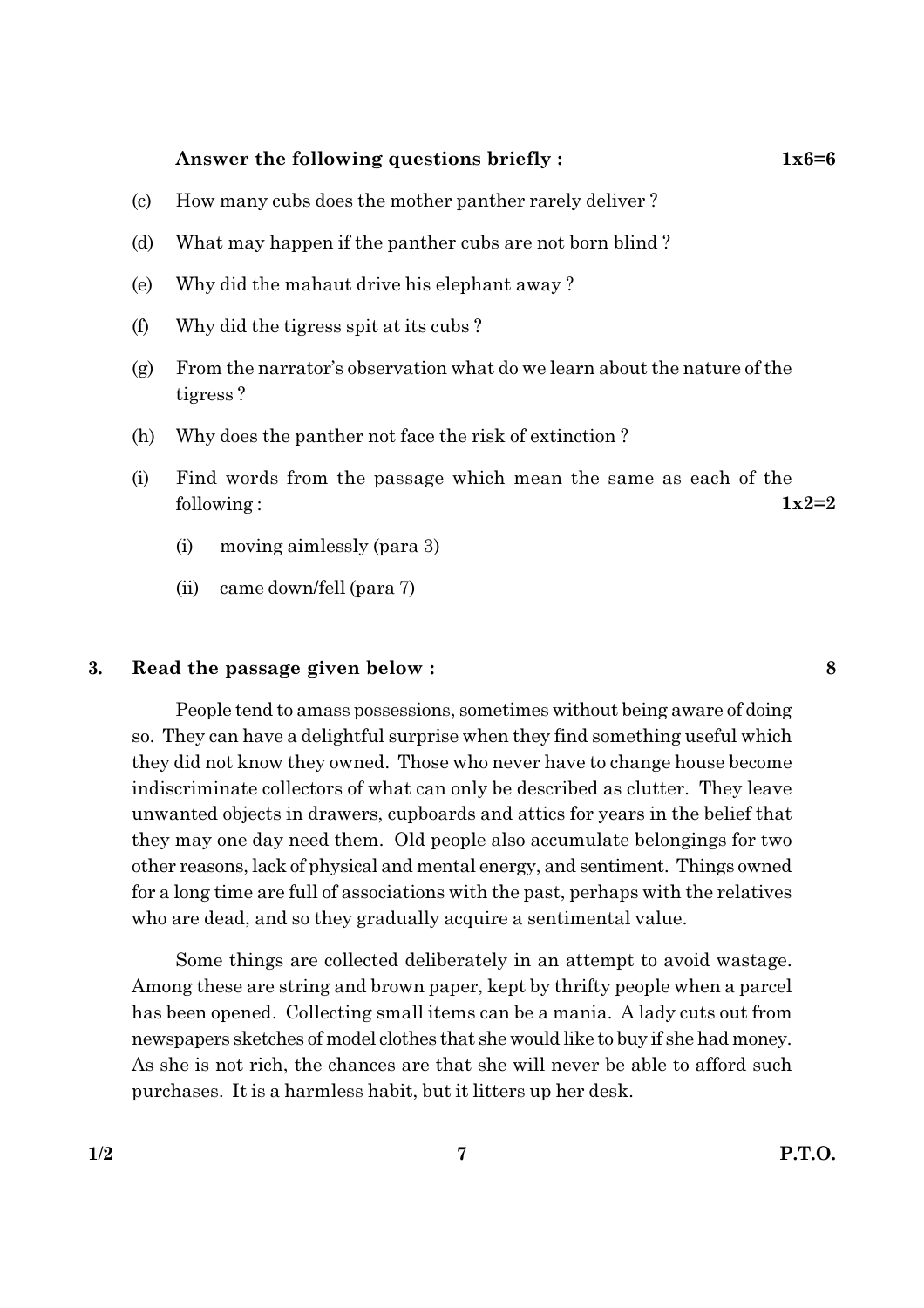Collecting as a serious hobby is quite different and has many advantages. It provides relaxation for leisure hours, as just looking at one's treasure is always a joy. One doesn't have to go out for amusement as the collection is housed at home. Whatever it consists of - stamps, records, first editions of books, chinathere is always something to do in connection with it, from finding the right place for the latest addition to verifying facts in reference books. This hobby educates one not only in the chosen subject, but also in general matters which have some bearing on it.

There are other benefits also. One gets to meet like-minded collectors to get advice, compare notes, exchange articles, to show off one's latest find etc. So one's circle of friends grows. Soon the hobby leads to travelling, perhaps a meeting in another town, possibly a trip abroad in search of a rare specimen, for collectors are not confined to one country. Over the years one may well become an authority on one's hobby and will probably be asked to give informal talks to little gatherings and then, if successful, to larger audiences.

On the basis of your understanding of the above passage make notes on it, (a)  $\overline{5}$ using headings and subheadings. Use recognisable abbreviations (wherever necessary - minimum four) and a format you consider suitable. Also supply an appropriate title to it.

 $\bf{3}$ 

Write a summary of the passage in about 80 words. (b)

#### **SECTION: B**

#### (WRITING SKILLS)

#### $(Marks:30)$

You are Karan/Karuna of M 114, Mall Road, Delhi. You are a civil engineer  $\overline{4}$ .  $\overline{\mathbf{4}}$ and have recently returned from UAE. You are looking for a suitable job in India. Draft an advertisement for the same in about 50 words. Give details of your qualifications, experience, nature of job and expected remuneration.

#### **OR**

Yesterday, during lunch break you misplaced you notes on chemistry lectures. You want to get them back. Write a notice in about 50 words for the school notice board. You are Karuna/Karan, a student of class XII A.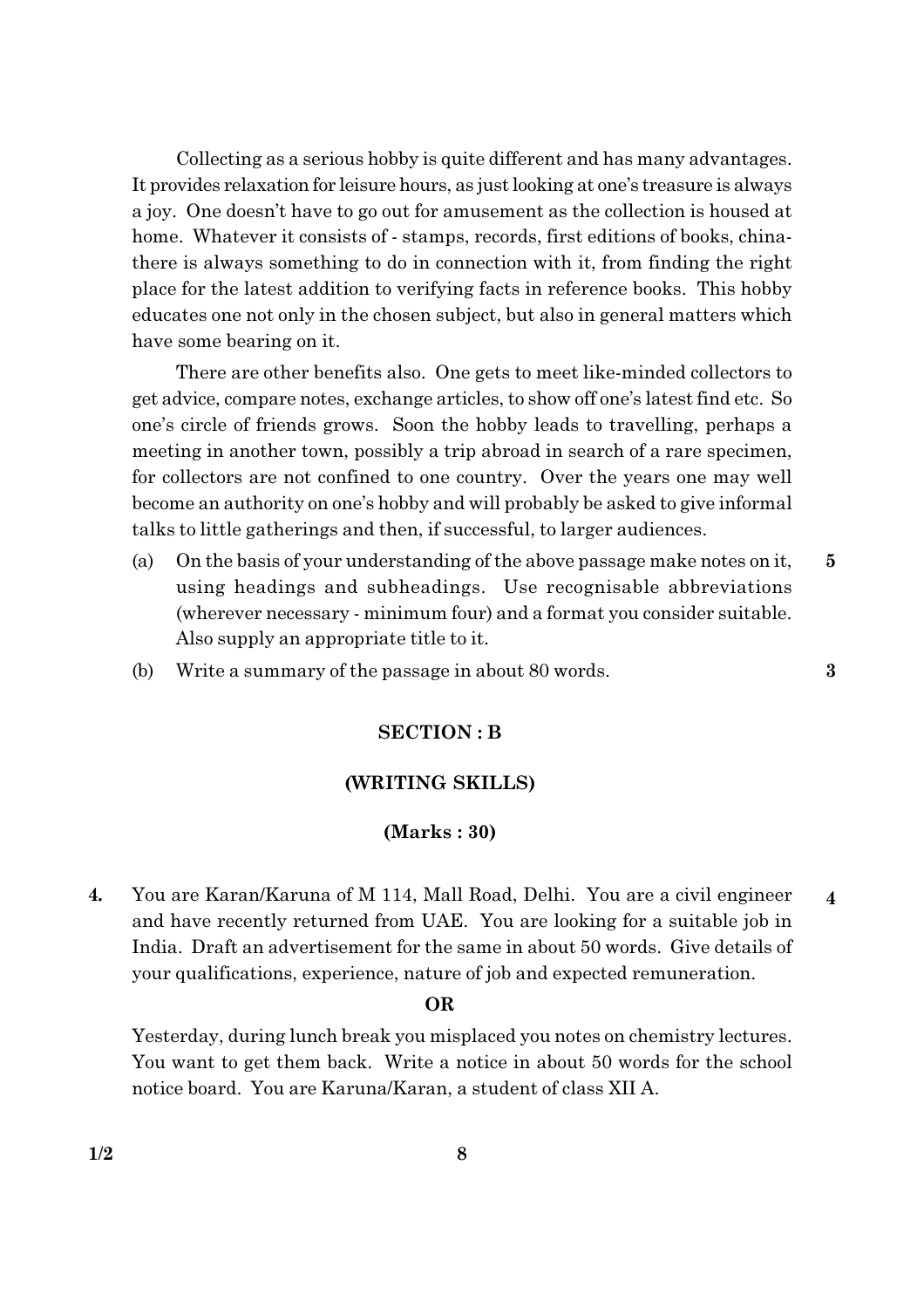It gives you a good feeling when you read in the newspapers how patients from 5. abroad come to hospitals in India and get themselves treated at a fraction of expenses they will have incurred elsewhere. Write a letter in 120-150 words to the editor of a national daily describing the importance of medical tourism for India. You are Karan/Karuna M 114, Mall Road, Kanpur.

#### **OR**

You bought a flat from PQR Builders, Sector 55, NOIDA. Within a period of two months you have started facing a lot of problems like seepage in the walls and ceilings, wall paint peeling off, leaking sanitary fittings, lift getting stalled etc. Write a letter of complaint in 120-150 words to the Works Manager. You are Karuna/Karan, A9D Apoorva Apts, NOIDA.

6. 'Brain drain is not a bane for a developing country like India'. Write a debate  $10$ in 150-200 words either for or against the motion.

#### **OR**

Write a speech in 150-200 words on the topic, Discipline shapes the future of a student'. It is to be delivered in the morning assembly. You are Karuna/Karan.

7. Increase in the number of private vehicles has caused problems like rising air  $10$ pollution, traffic jams, lack of parking space, road rage etc. The solution lies in the use of public transport. Write an article in 150-200 words on The Importance of Public Transport'. You are Karan/Karuna.

#### **OR**

In certain states of India there is a great imbalance in the male female ratio. This is the result of special treatment given to boys in the family. Why is it so? How can we change this mindset? Write an article in 150-200 words on 'Gender discrimination in society'. You are Karuna/Karan.

 $6\phantom{1}6$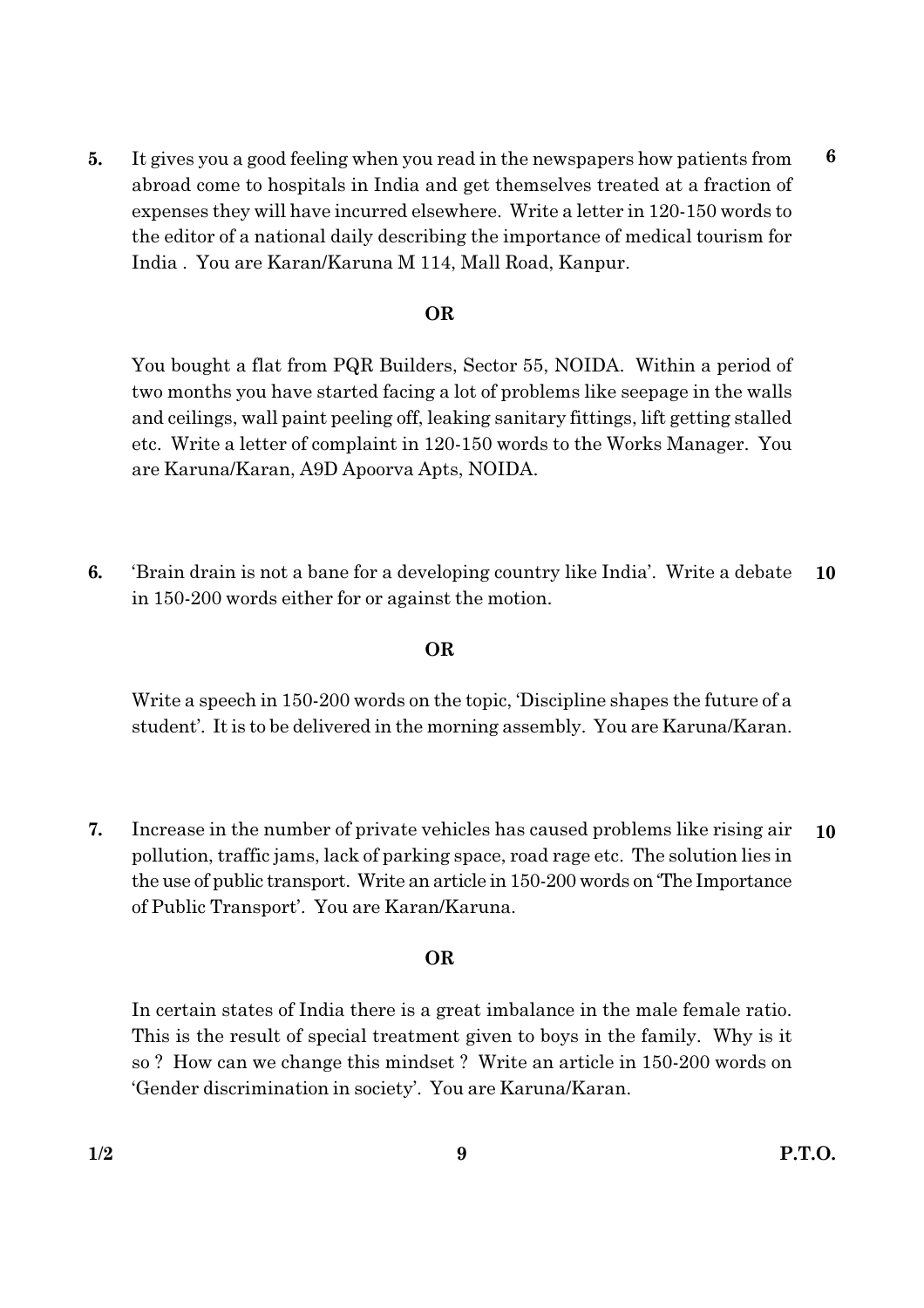#### **SECTION: C**

#### (Literature: Text Books and Long Reading Text)

### $(Marks: 40)$

#### 8. Read the extract given below and answer the questions that follow :

Now we will count to twelve and we will all keep still.

For once on the face of the Earth

let's not speak in any language,

let's stop for one second,

and not move our arms so much.

|     | (a) What is the significance of the number 'twelve'?          |  |
|-----|---------------------------------------------------------------|--|
| (b) | Which two activities does the poet want us to stop?           |  |
| (c) | What does the poet mean by 'let's not speak in any language'? |  |
| (d) | Describe the pun on the word, 'arms'.                         |  |

#### **OR**

.......... I saw my mother,

beside me,

doze, open mouthed, her face

ashen like that

of a corpse and realised with

pain .........

|     | (a) Who is $T$ ?                                            |  |
|-----|-------------------------------------------------------------|--|
| (b) | What did T realise with pain?                               |  |
| (c) | Why was the realisation painful?                            |  |
| (d) | Identify and name the figure of speech used in these lines. |  |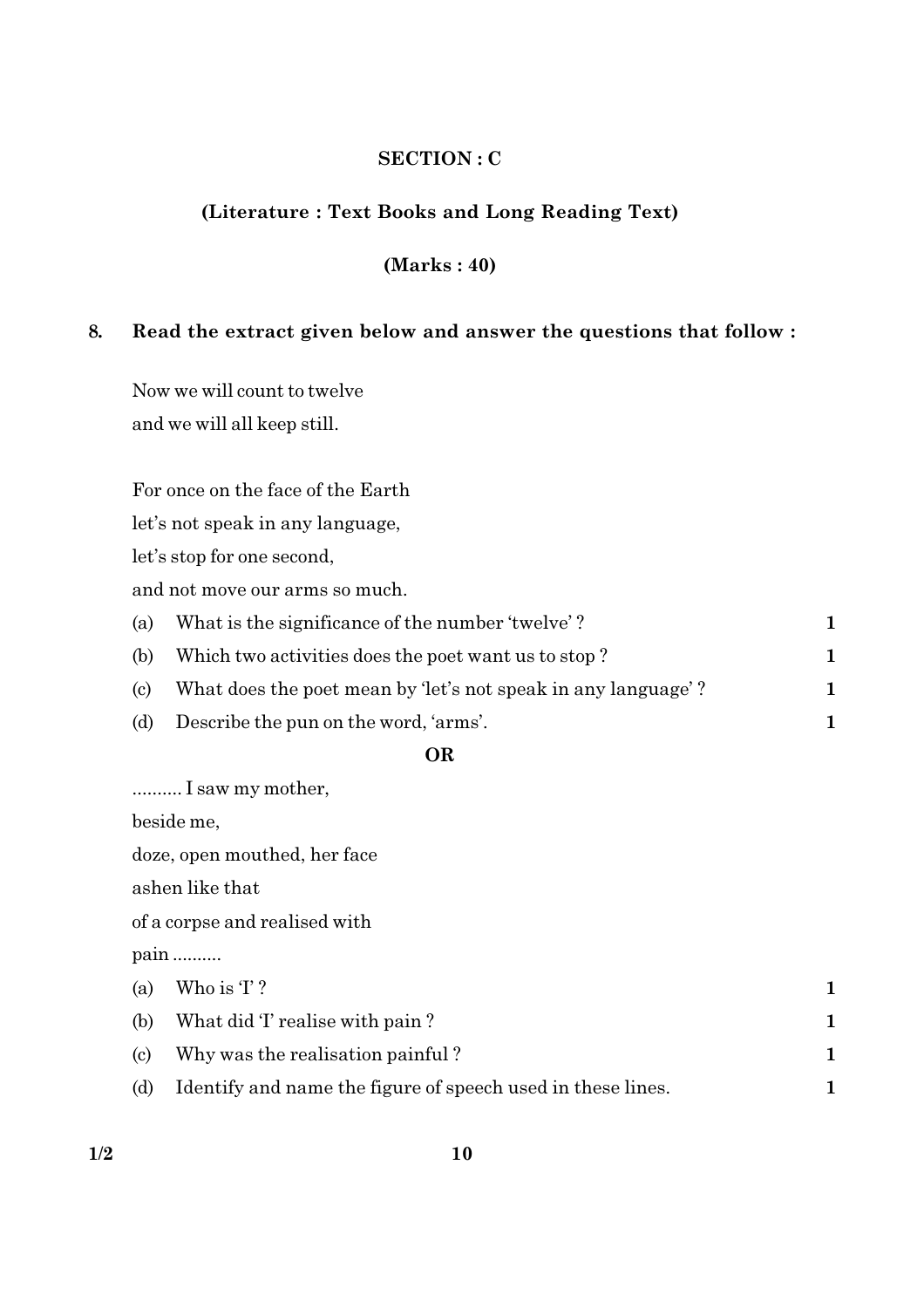- 9. Answer any four of the following questions in 30-40 words each:  $3x4=12$ 
	- Why did the Crofter show the thirty kroner to the peddler? (a)
	- What deep meaning did his experience at the YMCA swimming pool have (b) for Douglas?
	- How is 'Shakespeare wicked and the map a bad example for the children of (c) the school in a slum?
	- What picture of male chauvinism (tyranny) do we find in the poem, 'Aunt (d) Jennifer's Tigers'?
	- What opinion of Evans did the prison authorities convey to the Secretary, (e) **Education Board?**
	- How Did Zitkala-Sa's first day in the land of apples begin?  $(f)$
- 10. Answer the following question in 120-150 words:

Every teenager has a hero/heroine to admire. So many times they become role models for them. What is wrong if Sophie fantasises about Danny Casey and is ambitious in life?

#### **OR**

Our native language is part of our culture and we are proud of it. How does the presence of village elders in the classroom and M. Hamel's last lesson show their love for French?

Answer the following question in 120-150 words: 11.

Both Derry and Lamb are victims of physical impairment, but much more painful for them is the feeling of loneliness. Comment.

### **OR**

How did Jack end the Roger Skunk story? How and why did Jo want to change  $it?$ 

6

6